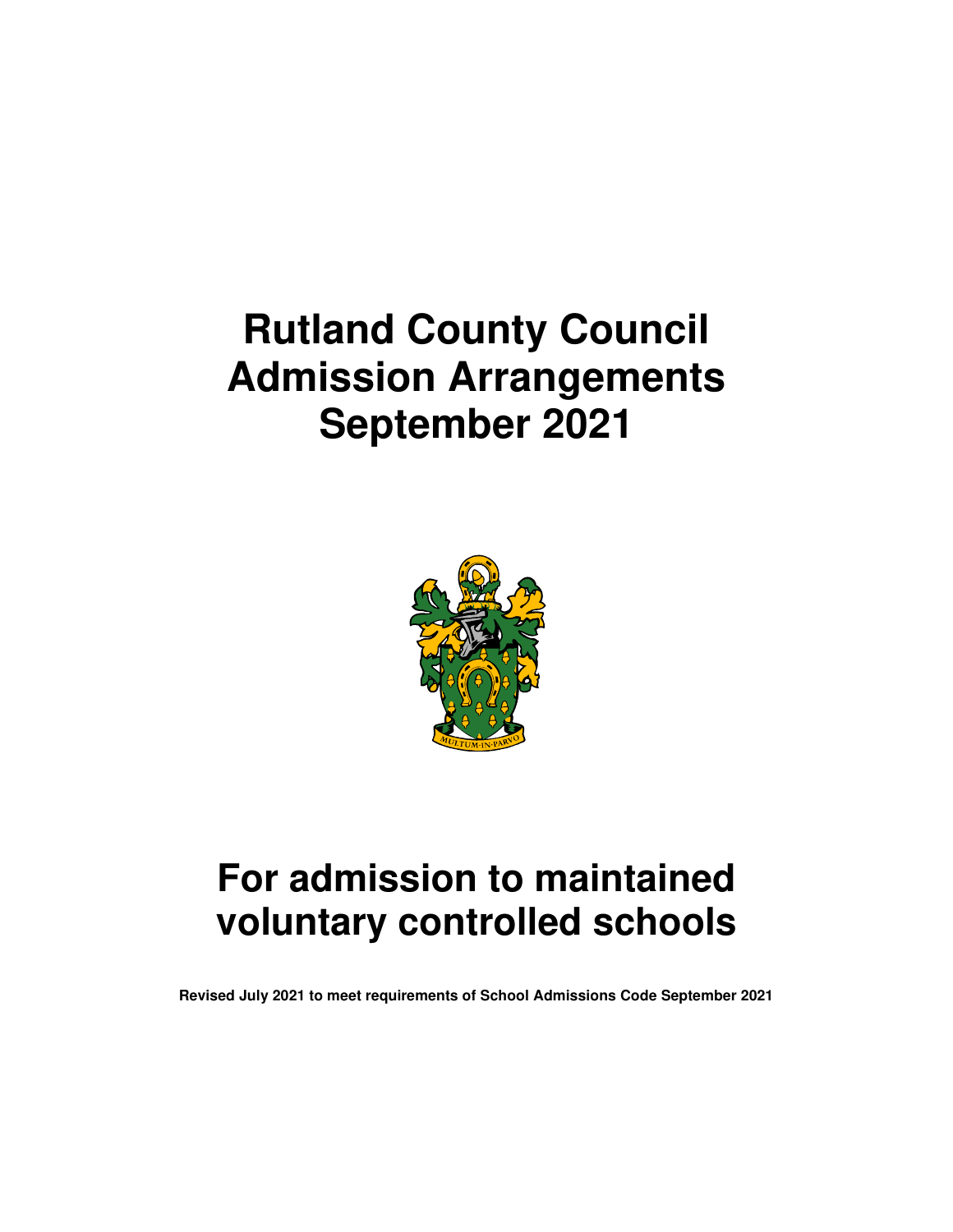## **CONTENTS**

| <b>Section</b> |                                                                                                      | Page           |
|----------------|------------------------------------------------------------------------------------------------------|----------------|
|                | <b>Introduction</b>                                                                                  | 4              |
|                | <b>Administering School Admission Applications</b>                                                   | $\overline{7}$ |
| $\mathbf{1}$   | Starting Primary School in September 2021                                                            | $\overline{7}$ |
| $\overline{2}$ | Applications                                                                                         | 8              |
| 3              | Delaying a child's admission to school                                                               | 8              |
| 4              | Starting school before the compulsory school age                                                     | 9              |
| 5              | Timetable                                                                                            | 9              |
| 6              | Oversubscription criteria for Rutland's voluntary<br>controlled schools                              | 10             |
| $\overline{7}$ | Accepting the offer of a place                                                                       | 12             |
| 8              | Right of appeal                                                                                      | 13             |
| 9              | <b>Waiting lists</b>                                                                                 | 13             |
| 10             | Applications received after the closing date                                                         | 13             |
| 11             | Requests to reserve a school place                                                                   | 14             |
| 12             | Withdrawing offers of places                                                                         | 14             |
| 13             | Admission of a child into a year group other than that<br>normally associated with their age         | 14             |
| 14             | Children with challenging behaviour                                                                  | 14             |
| 15             | Children who have been permanently excluded twice                                                    | 15             |
| 16             | Children with an Education, Health and Care Plan                                                     | 15             |
| 17             | Children without an Education, Health and Care Plan<br>who require special educational needs support | 15             |
| 18             | <b>Infant Class Sizes</b>                                                                            | 16             |
| 19             | Children of UK Service personnel (UK Armed Forces)                                                   | 17             |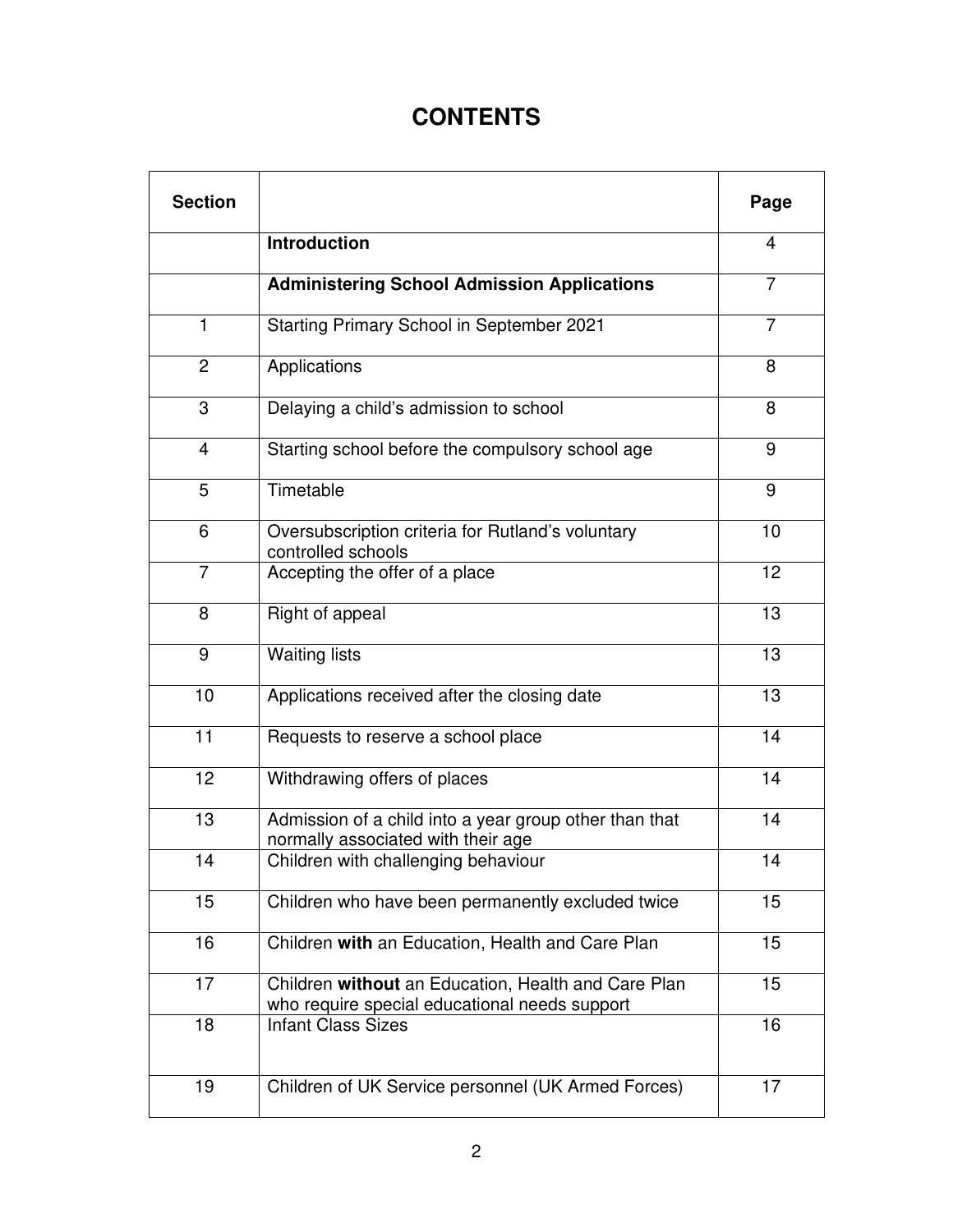| 20 | In-Year Admissions – applications outside the normal<br>admissions round |    |
|----|--------------------------------------------------------------------------|----|
| 21 | Point of contact                                                         | 18 |
|    | Map showing the catchment area of Oakham C of E<br><b>Primary School</b> | 19 |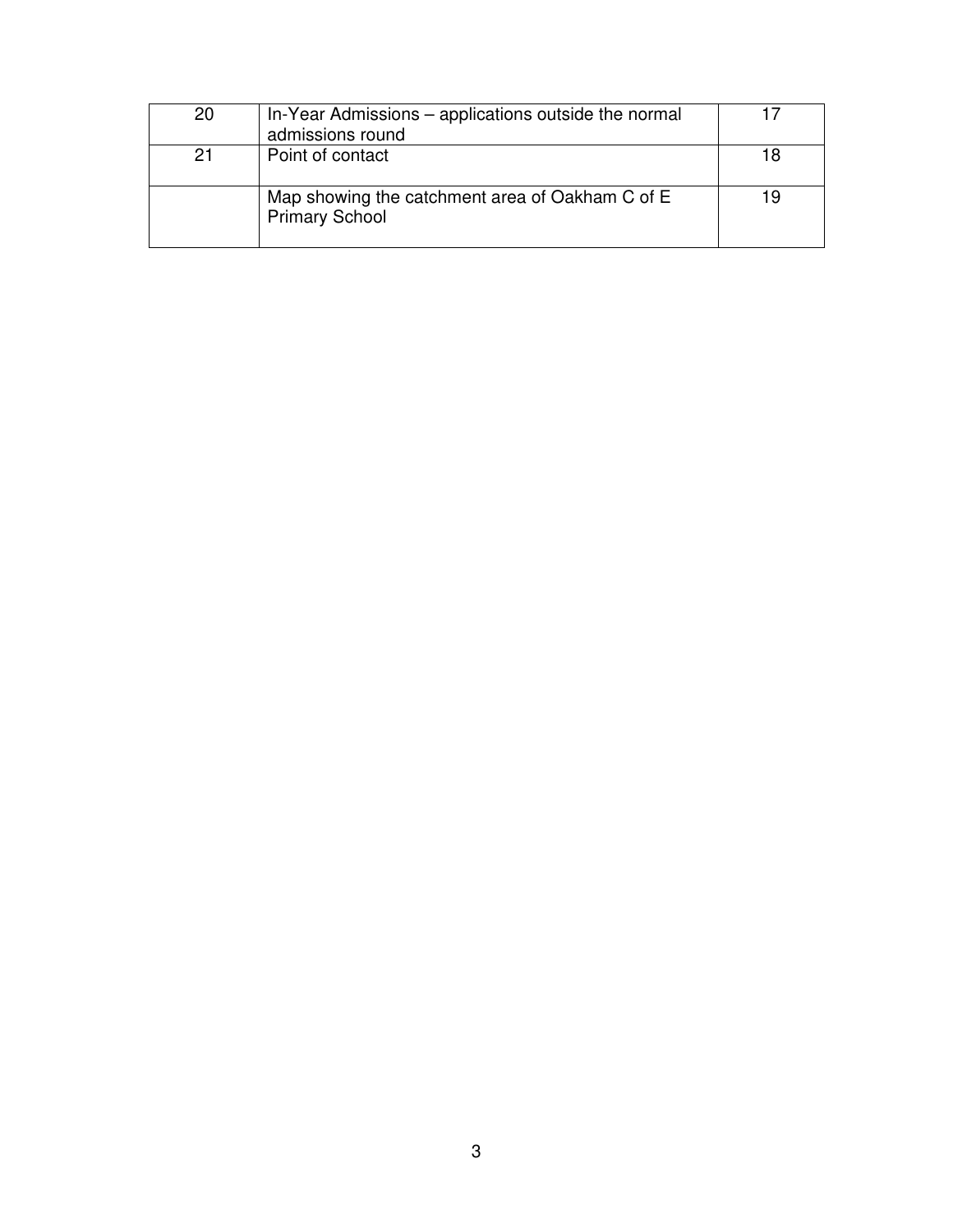### **INTRODUCTION**

#### The School Admissions Code

These Admission Arrangements have been drafted in compliance with relevant legislation, including the School Admissions Code September 2021 and impose a number of mandatory requirements. In all cases, if there is a conflict between these arrangements and the Code then the Code will prevail, and if these arrangements are silent on any matter then the Code will be followed. The School Admissions Code is made under section 84 of the School Standards and Framework Act 1998.

The Code states that, in drawing up their admission arrangements, admission authorities must ensure that the practices and the criteria used to decide the allocation of school places are fair, clear and objective. Parents should be able to look at a set of arrangements and understand easily how places for that school will be allocated. The arrangements should comply with the regulations and legislation set out in the code.

The Code also underpins the vision of access to schools which needs to be responsive to the needs of parents, families and their communities, and ensures that local authorities and schools are accountable for achieving fair access.

These admission arrangements are supported by Rutland County Council's Fair Access Protocol.

#### Admission Authorities

Rutland County Council is the local authority responsible for the administration of admissions to maintained voluntary controlled schools in the local authority area<sup>1</sup> and is responsible for drafting, if necessary consulting on, and determining admission arrangements to these schools.

At the time of publication of these admission arrangements, there is only one voluntary controlled school in the Rutland area which is **Oakham C of E Primary School.**

The remaining 19 schools in Rutland are their own admission authority (OAA) and are responsible for publishing their own admission arrangements. These schools are:

- Brooke Hill Academy, Oakham (Academy)
- Catmose Primary School, Oakham (Academy)
- Cottesmore Academy, Kendrew Barracks (Academy)
- Edith Weston Academy (Academy)
- Empingham C of E Primary School (Academy)
- English Martyrs Catholic Academy, Oakham (Academy)

<sup>1</sup> The local authority area is defined as the geographical area within the county boundary.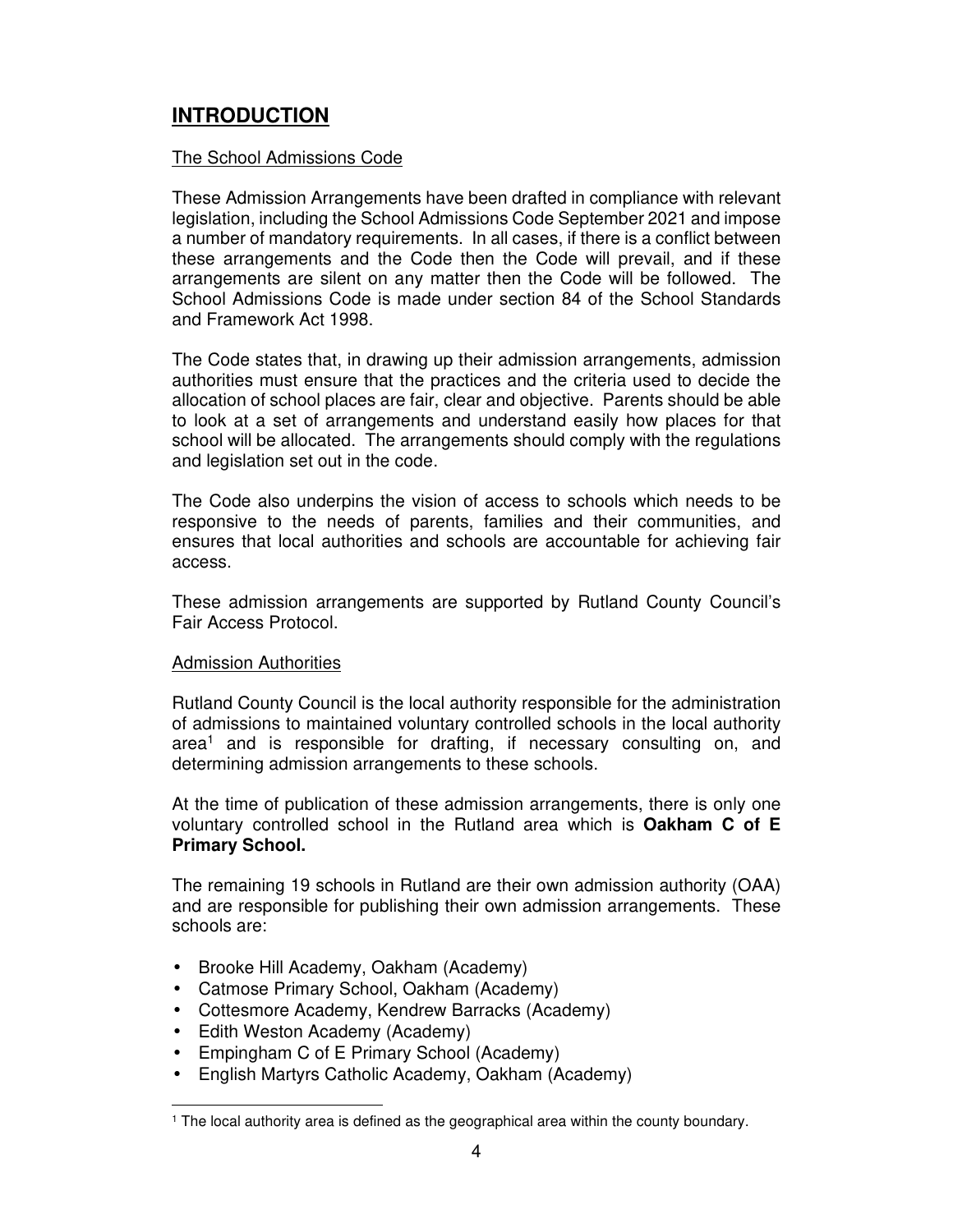- Exton and Greetham C of E Primary School (Academy)
- Great Casterton C of E Primary School (Academy)
- Ketton C of E Primary School (Academy)
- Langham C of E Primary School (Academy)
- Leighfield Primary School, Uppingham (Academy)
- Ryhall CE Academy (Academy)
- St Mary & St John C of E Primary School, North Luffenham (Voluntary Aided school)
- St Nicholas C of E Primary School, Cottesmore (Academy)
- Uppingham C of E Primary School (Academy)
- Whissendine C of E Primary School (Academy)
- Casterton College, Rutland (Academy)
- Catmose College, Oakham (Academy)
- Uppingham Community College (Academy).

#### Applications within the normal admissions round

Applications received within the timetabled co-ordinated admissions process for a first-time primary school place into reception year group and for a first-time secondary school place into Year 7, for admission at the start of the academic year, are known as applications 'within the normal admissions round'. These applications will be processed in accordance with the co-ordinated admissions scheme for Rutland primary and secondary schools.

#### In-Year Admissions

Applications received outside of the timetabled co-ordinated admissions process for a primary school or secondary school place, into any year group and at any time of the year, are known as applications 'outside the normal admissions round' and, within this document, are referred to as 'in-year' applications.

#### Making an application

All applications for admission into both primary and secondary education provision in Rutland must be made using the agreed processes. For admissions within the normal admissions round for the 2021 academic year, applications can be made either by using the hard copy application form or by using the online application form. At the time of drafting these arrangements there is no online application process available for in-year admission applications and such applications therefore need to be submitted using a hard copy application form.

We look forward to receiving your application for a Rutland school for 2021. We hope this document clearly sets out the admission arrangements for 2021 for Rutland voluntary controlled schools and addresses any initial queries you may have about applying for a place at this school. However, if you find that you have any further questions please refer to the point of contact information in Section 21 of this document.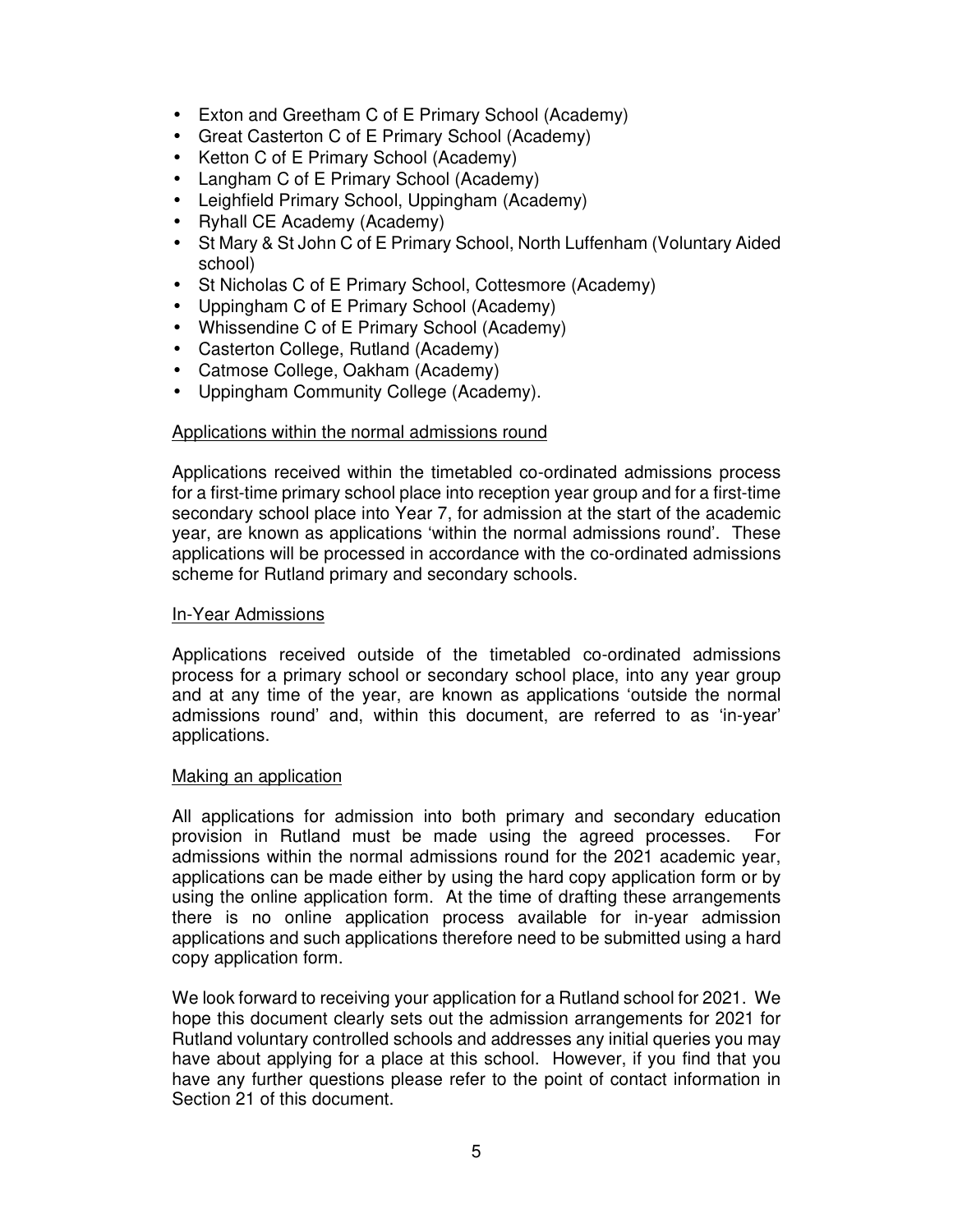Dawn Godfrey Strategic Director Children and Families Rutland County Council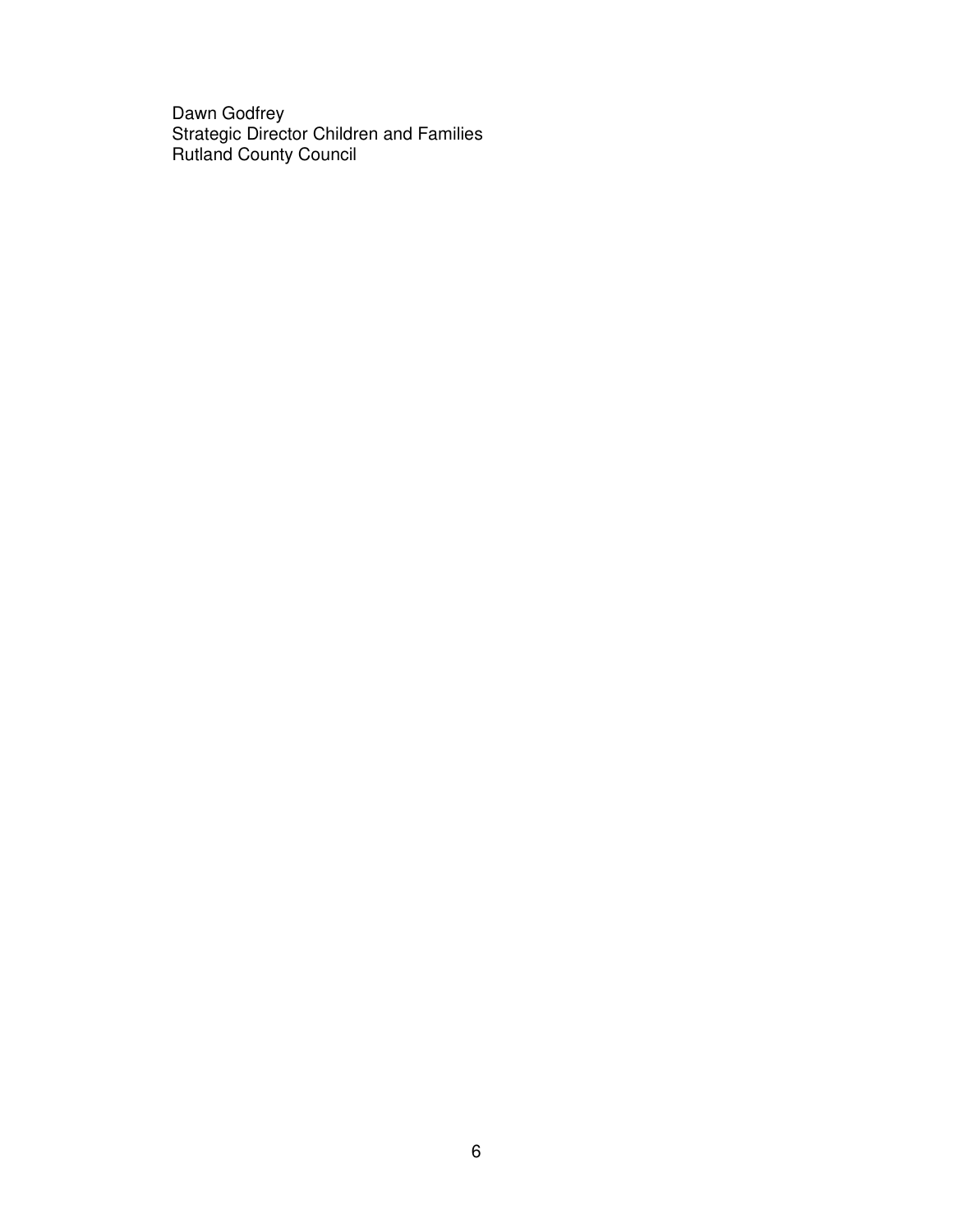### **Administering School Admission Applications**

#### 1. Starting Primary School in September 2021

A child normally starts primary school at the beginning of the term after their fifth birthday – this is the start of compulsory school age.

In Rutland, voluntary controlled schools operate a 4+ policy and will admit pupils at the beginning of the academic year in which their fifth birthday falls – that is, children may be admitted below compulsory school age. This means that pupils who were born between 1 September 2016 and 31 August 2017 may start school in September 2021.

When admitting children below compulsory school age:

- a) these arrangements do not apply to those being admitted for nursery provision including nursery provision delivered in a co-located children's centre;
- b) parents of children who are admitted for nursery provision must apply for a place at the school if they want their child to transfer to the reception class. Where schools have a nursery class attached, separate admission arrangements are published for entry to the nursery;
- c) attendance at the nursery or co-located children's centre does not guarantee admission to the school;
- d) parents can request that the date their child is admitted to the school is deferred until later in the school year or until the child reaches compulsory school age in that school year. In addition, parents of summer born children may request that their child is admitted out of their normal age group (see Section 3); and
- e) parents can request that their child attends part-time until the child reaches compulsory school age.

The local authority (LA) has responsibility to co-ordinate the primary school admissions process. It also acts as a central point of contact for all applications for a primary school place to start in September 2021. This ensures a common timetable, common application form and common date of allocation for the benefit of all parents and children. However, it is important to stress that voluntary aided schools and academies are their own admission authority and will therefore apply their own admission arrangements to applications received for their school.

These admission arrangements support the guidance given in the School Admissions Code which states: -

"While parents may express a preference for any state funded school – regardless of whether it is in the local authority area in which they live  $-$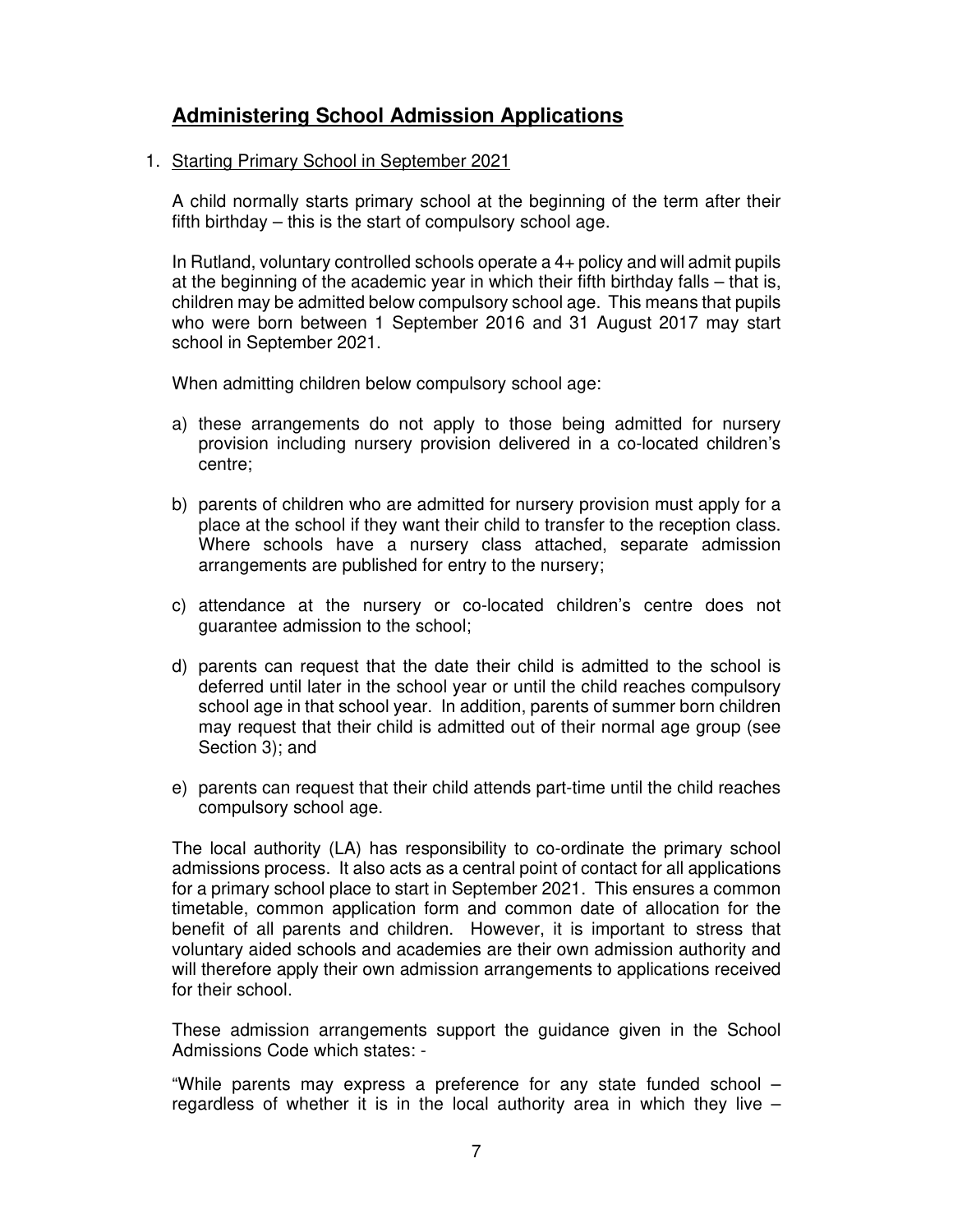admission authorities must not give any guarantees that the preference will be met."

Decisions to offer or refuse admission must not be made by one individual in an admission authority. Where the school is its own admission authority, the whole governing body, an admissions committee established by the governing body or the academy trust must make such decisions.

Such principles are applied equally to in-year admissions, in that head teachers or other school staff must not give parents an expectation that their application will be successful, or tell them that their child has been given a place at the school, before an offer of a place has been made formally by the admission authority.

#### 2. Applications

The form used to collect details about the child and the family is available both online and in hard copy (i.e. a printed form on paper) and is called the 'Application Form'. In some instances, supporting documentation is required to accompany the application form. Applications will only be considered as complete when both the completed application form and all supporting documentation, as appropriate, have been received by the local authority.

Parents have a statutory right to express a preference for any maintained school they choose, though no guarantee of an offer of a place at a particular school can be made.

It is not a requirement that applications must include a preference for the child's catchment area school, if applicable. However, if a place cannot be offered at any of the preferred schools on the application, a place will be offered at the nearest school to the child's home address that has a place available after all allocations have been made. This will not be the catchment school if the catchment school is full.

Once the closing date for applications has passed, preferences cannot be changed without a genuine reason for doing so, for example, if the family has recently moved address. If changes to preferences are required then a new application must be submitted which will then be classed as 'late' (see Section 10) due to being submitted after the closing date.

#### 3. Delaying a child's admission to school

If a parent prefers their child not to start primary school at the beginning of the academic year in which the child's fifth birthday falls, but chooses instead to wait a little longer, then this is acceptable as long as the child has started school by the beginning of the term after their fifth birthday and within the academic year. In such cases, an application form must still be submitted within the normal admissions round but the parent should state that they wish to express a preference for deferred entry. Any place offered should still be accepted within the normal response time (see Section 7) and the place will be held open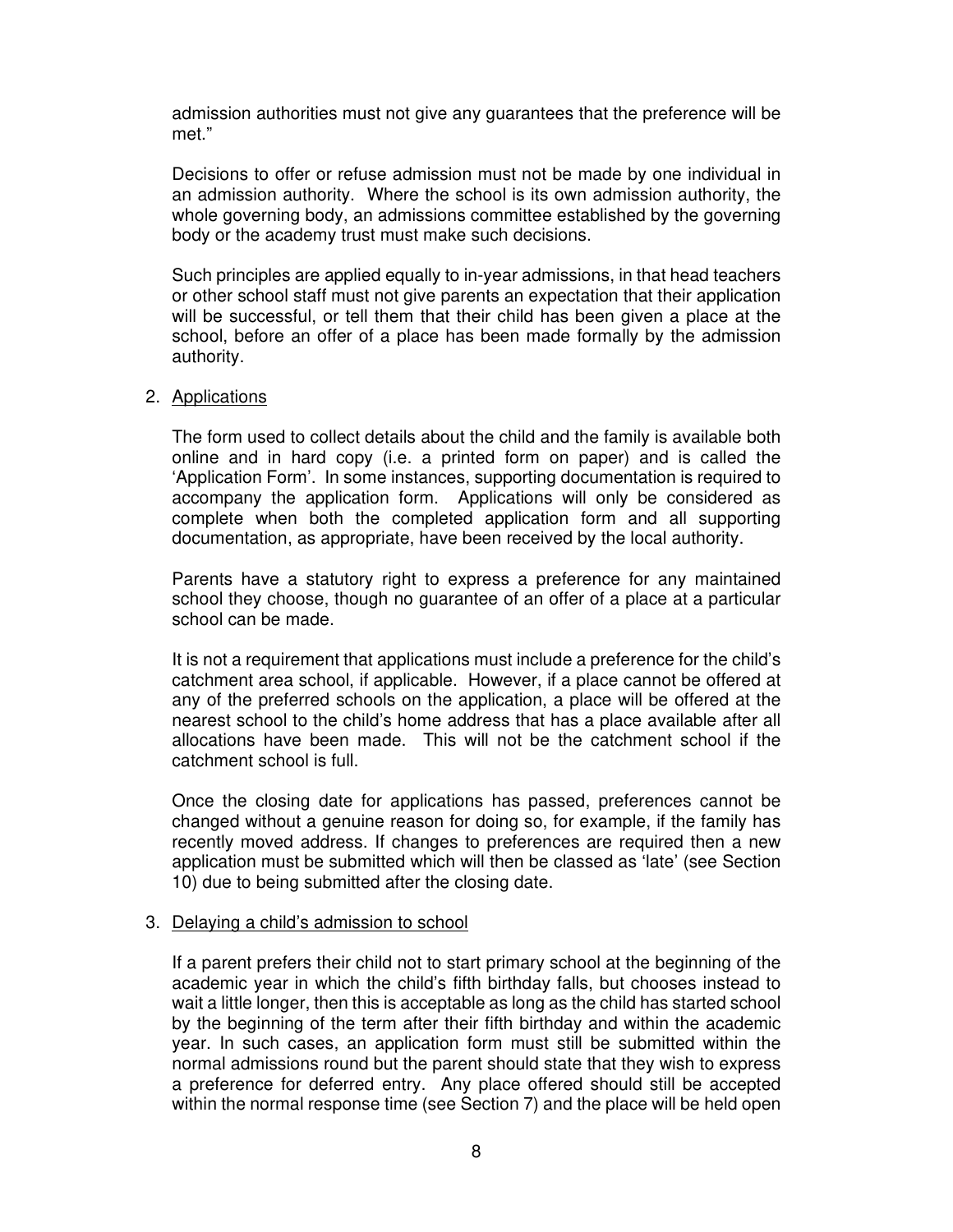for that child but only up to the end of that academic year. A parent that has expressed a preference to defer entry for their child will still be eligible to access funded education for 4 year olds in private or voluntary sector provision and as such will be benefiting from an offer of education.

With respect to summer born children (born between 1 April and 31 August), compulsory education does not apply until the beginning of the following academic year although deferring entry beyond the 'normal' academic year of entry would normally comprise entry straight into Year 1 and, in such cases, a place would not be held for the child and the parent would have to submit an application for an 'in-year' place for Year 1. A parent may request, alongside their application form, that their child is admitted into the Reception year group in the following year, which would mean the child is admitted outside their normal age group. Such a request would have to be considered by the admission authority for the school and a decision made based on the circumstances of each individual case. This will include taking account of:

- the parent's views;
- information about the child's academic, social and emotional development;
- where relevant, their medical history and the views of a medical professional;
- whether they have previously been educated out of their normal age group;
- whether they may naturally have fallen into a lower age group if it were not for being born prematurely;
- the views of the head teacher of the school(s) concerned.

The admission authority cannot hold a place for a child beyond the academic year and if it is agreed that a child can be admitted outside their normal year group into the Reception class the following year, the current application would be withdrawn and an application would need to be made as part of the normal round for the following year. Even if a place has been offered at a school for the previous September, there is no guarantee that a place will be available at the same school for the following September.

Parents wishing to seek a place for their child outside of their normal age group should contact their home local authority for guidance on the procedure to follow.

#### 4. Starting school before compulsory school age

It is not Rutland County Council's policy to admit a child to school before the beginning of the academic year in which their fifth birthday falls. This policy applies regardless of academic ability.

#### 5. Timetable

Rutland operates a 6 term year and term dates are published on the Council website at www.rutland.gov.uk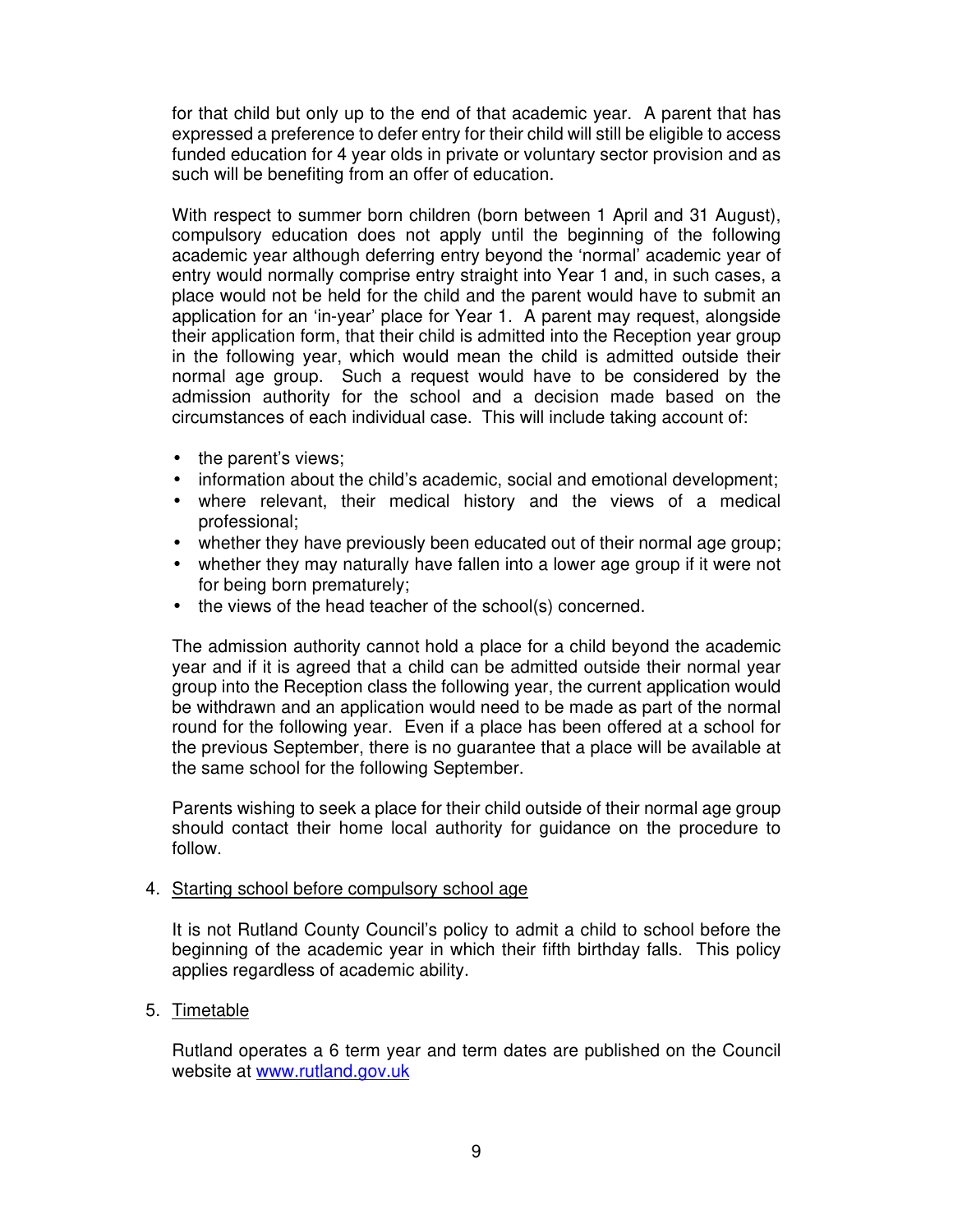Rutland's timetable for first-time primary school admission applications for September 2021 is as follows: -

| Date                             | <b>Action</b>                                                                                                                                |
|----------------------------------|----------------------------------------------------------------------------------------------------------------------------------------------|
| Friday<br>15 January 2021        | Closing date for Rutland residents to submit an<br>application form to Rutland County Council (RCC), their<br>'home' LA.                     |
| By Friday<br>5 February 2021     | RCC to inform other LAs of any applications received for<br>a place at a school within their LA areas.                                       |
| By Wednesday<br>10 February 2021 | RCC to forward a list of all applications received for<br>Rutland VA and Academy schools to the school direct for<br>processing and ranking. |
| By Wednesday<br>3 March 2021     | Rutland VA and Academy schools to return a confirmed,<br>ranked list of applications for their school to RCC.                                |
| By Monday<br>22 March 2021       | RCC to inform other Las of the outcome of applications<br>for places at schools within their areas.                                          |
| By Wednesday<br>14 April 2021    | RCC to send each Rutland primary school a finalised list<br>of offers to be made to their school.                                            |
| Friday<br>16 April 2021          | *RCC to send offers to Rutland residents.                                                                                                    |
| Post 16 April 2021               | RCC will continue to administer the co-ordinated process<br>in close partnership with all Rutland primary schools and<br>other LAs.          |

\*NB. No school may confirm an offer of a place to an applicant until after the offer date. It is important to remember that it is the local authority that makes the offer as part of the coordinated admissions process.

#### 6. Oversubscription criteria for Rutland voluntary controlled schools

With regard to Rutland voluntary controlled schools, for which the local authority is the admission authority, where they are oversubscribed (more applications received than places available), the Published Admission Number (PAN) for the school concerned will not be exceeded unless there are exceptional circumstances. The PAN for each school is as follows: -

| <b>School</b>                | <b>Published Admission Number</b><br>(PAN) |
|------------------------------|--------------------------------------------|
| Oakham C of E Primary School | 45                                         |

In the case of oversubscription for the schools listed above, the following criteria will be applied in priority order to rank the applications and determine which children will be offered a place: -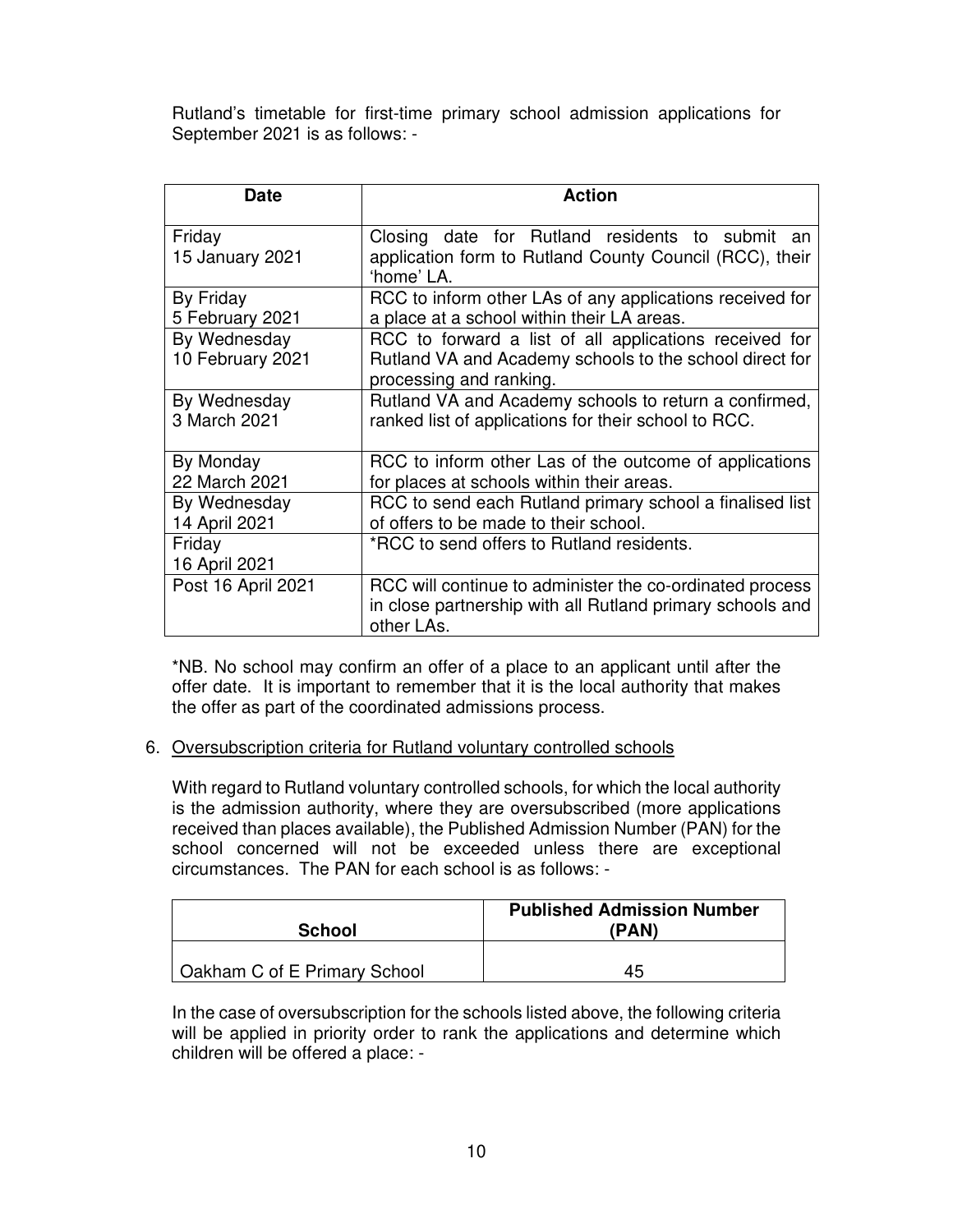#### **Criterion 1 – Child Looked After / Child Previously Looked After**

Where the child is a child looked after or is a child who was previously looked after, including those children who appear (to the admission authority) to have been in state care outside of England and ceased to be in state care as a result of being adopted. Previously looked after refers to a child who was looked after but ceased to be so after they were adopted, or became subject to a residence order or special guardianship order.

#### **Criterion 2 – Catchment Area**

Where the child's place of residence is within the catchment area of the school (a map showing catchment areas can be found on page 19);

• The place of residence is determined to be the address of the parent or carer with whom the child spends the majority of time as a child of a family during term-time. If clarification is required regarding a particular catchment area, applicants should contact the local authority for further details. If the child spends equal time with each parent/carer, the parents/carers must reach agreement as to which address will be classed as the child's place of residence for the application form. If agreement cannot be reached, the application received from the parent/carer in receipt of child benefit would be the application to be processed. Proof of receipt of child benefit would need to be provided.

#### **Criterion 3 – Sibling**

Where there is already a sibling at the school who is expected to be on roll at the school at the time of admission of the younger sibling;

- Sibling is defined as a child of the family, sharing a parent by birth or adoption or living at the same address at the time of application and until and including the date of the offer letter.
- In the case of same age siblings, where there are insufficient places available to admit the children, the school will be authorised to exceed its Published Admission Number to allow admission of the subsequent child, (see Section 18 regarding infant class sizes). The above paragraph refers to twins but would also apply to triplets, children from other multiple births or siblings in the same age cohort.

#### **Criterion 4 – Medical/Social Need**

Where a child has a serious medical condition or exceptional social or domestic need that makes it essential that they attend the school requested.

• In order to be allocated a place under this criterion, supporting evidence is required, which must include reasons why it is essential that the child attends the school in question and the difficulties that would be caused if the child had to attend another school. Supporting evidence could be in the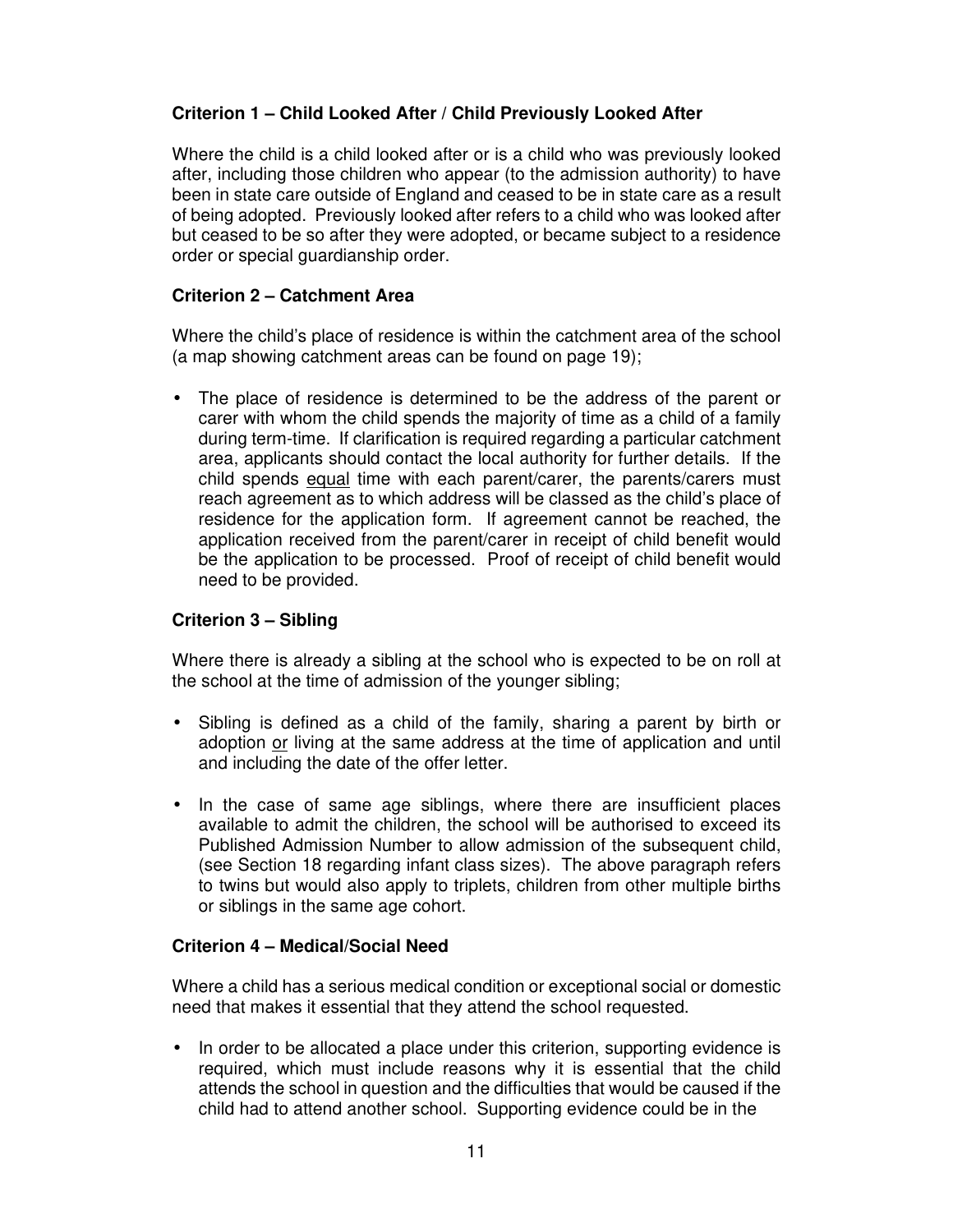form of a written report from a GP, educational psychologist, health visitor, speech therapist, etc.

#### **Criterion 5 - Distance**

Pupils who live nearest the school by distance;

- $\bullet$  Distance is measured from the centre point<sup>2</sup> of the child's place of residence to the centre point of the main school building. The route is defined as a driving route<sup>3</sup> or safe walking route, whichever is the shorter. Distance is measured using a computerised mapping system.
- In the event that two or more addresses have the same computerised distance measurement, a representative of the local authority will visit the locations to determine which address is closest to the school in question. Distances will then be measured by the representative physically travelling a route from the front door of the child's home address (including flats) to the main entrance of the main school building, with these distances overriding those of the computerised system.

It should be noted that where over-subscription results in the PAN being reached within one of the five criteria above, then sub-prioritisation within criteria will take place. For example, if there are 22 applicants for a PAN of 20, all of which are in catchment, then sibling within catchment will take precedence, followed by medical/social need within catchment, followed by distance within catchment.

If the PAN has been reached for all of the schools named on the application form and no offer can be made for a preferred school, then a place will be offered at the next nearest school to the child's home address with a place available after all allocations have been carried out (which may or may not be a catchment school).

#### 7. Accepting the offer of a place

Following the offer of a place by the local authority, the applicant will be required to indicate acceptance, in writing to the local authority, within 14 days of the date of the offer letter. If a parent has not responded to the offer of a place within this time limit, the local authority will remind the parent of the need to respond within a further seven days. Continued lack of response will result in the local authority, as admission authority, withdrawing the offer (see Section 12).

<sup>2</sup> The centre point of any location is determined by data taken from the National Land and Property Gazetteer.

<sup>&</sup>lt;sup>3</sup> Routes follow maps supplied by the Ordnance Survey as part of the Integrated Transport Network dataset.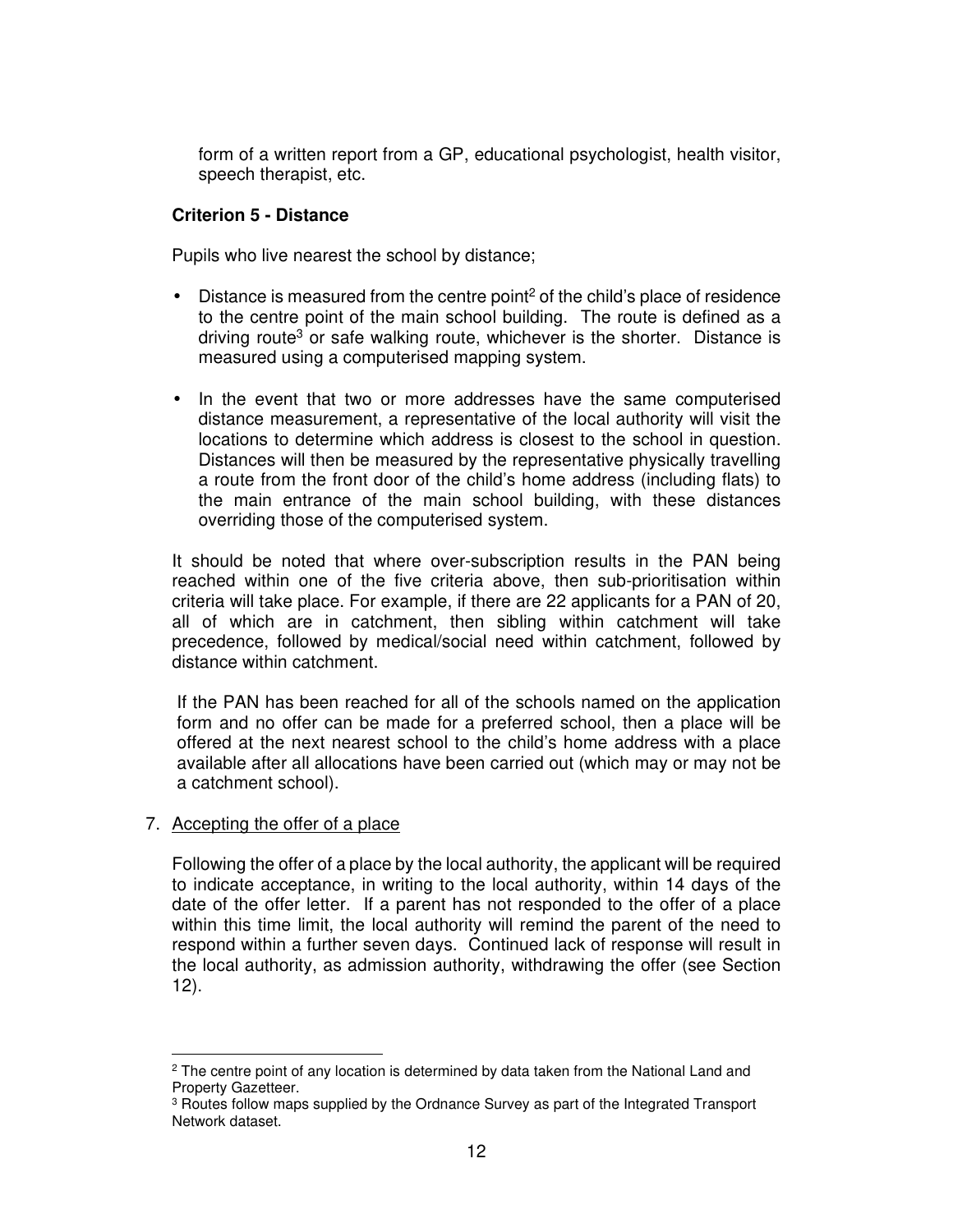#### 8. Right of appeal

In the case where an application is declined due to oversubscription, all parents must be informed of their right to appeal against the decision made. All appeals must be heard by an independent panel, operate within legislation and conform to the procedures laid down in the School Admission Appeals Code (February 2012). The panel must also have regard to the implications of other legislation cited in the School Admission Appeals Code. This system is in place to provide an independent, impartial and informal forum for parents and the admission authority concerned to present their respective cases and to be confident that they will be given a fair hearing.

The appeal panel weighs up all the evidence presented to them carefully and objectively before reaching a final decision on the appeal. Admission authorities must admit a child whose parents have won an appeal. If the admission authority wants to challenge the decision of the appeal panel, it will be required to seek judicial review.

#### 9. Waiting Lists

The admission authority must operate a waiting list for any school that is oversubscribed. Waiting lists must be clear, fair and objective and must not give priority to children based on the date either their application was received or their name was added to the list – that is, waiting lists cannot be administered on a 'first come, first served' basis. In the case of a place becoming available the oversubscription criteria will be applied to all those on the list and a place allocated accordingly. All applications declined through the oversubscription process will be given the opportunity to be placed on the waiting list. Being placed on the waiting list does not remove an applicant's right to appeal.

In the case where a place becomes available before appeals are heard, the admission authority will allocate a place from the waiting list based on the oversubscription criteria. Should the place be allocated to a child whose parents are in the process of appealing then they may accept the place and withdraw the appeal.

Waiting lists will be maintained for the whole of the academic year for which the original application was accepted. If a parent would like their child's name to remain on the waiting list for the school beyond the academic year, a new inyear application must be made.

#### 10. Applications received after the closing date

The closing date for applications is 15 January 2021. Applications received by this date will be considered and processed within the first admissions round with offers being sent out on national offer day. Applications received after the closing date will be held as pending and processed within the second offer round in May.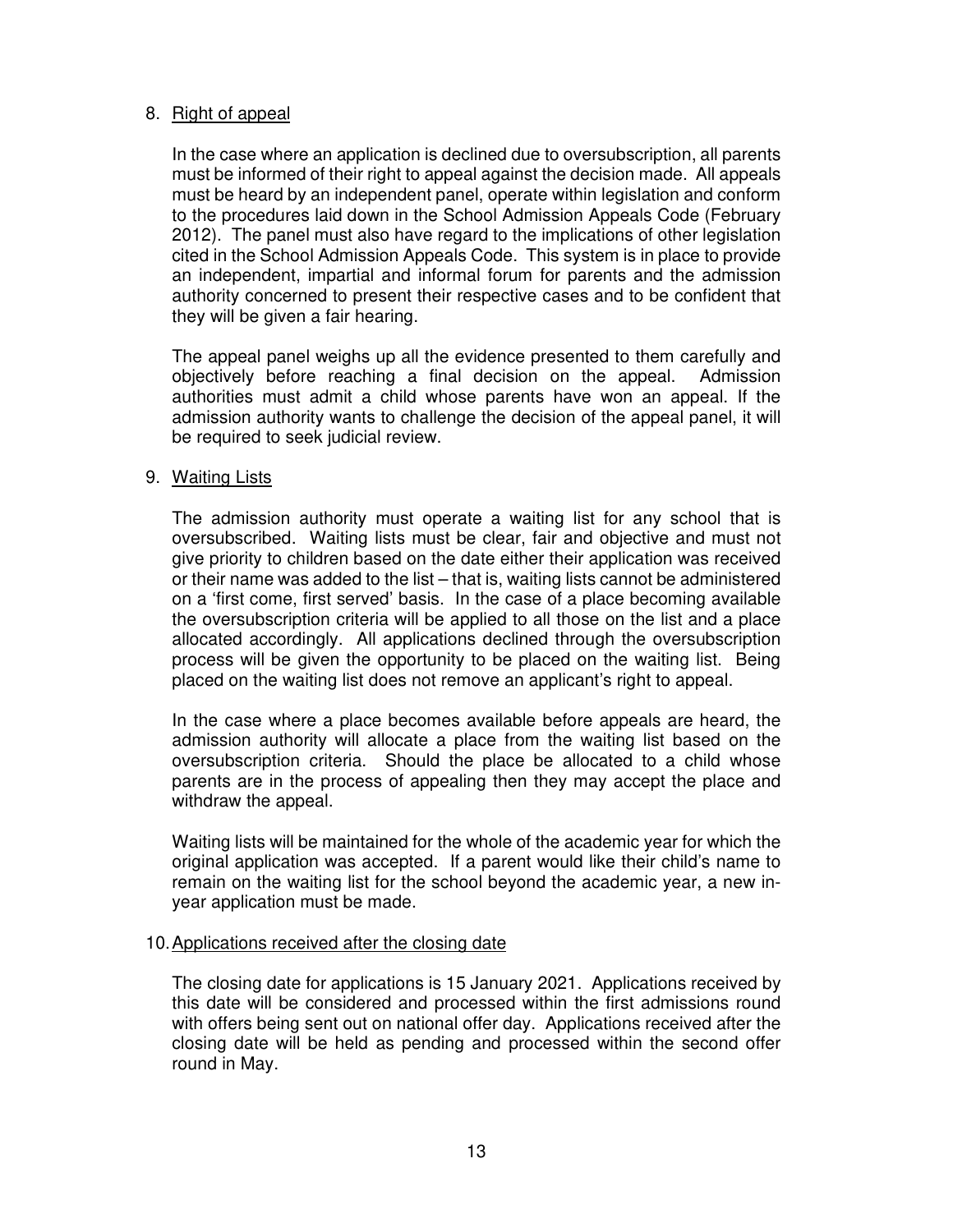#### 11. Requests to reserve a school place

Admission authorities are not able to reserve school places for children whose parents may, or may not, decide to apply for a place later.

#### 12. Withdrawing offers of places

Once an offer of a school place has been made, the admission authority will only withdraw that offer in the following circumstances:

a) when a parent has failed to respond to an offer within a reasonable time;

These arrangements define a reasonable time as 14 days from the date of the offer letter, inclusive. If a parent has not responded to the offer of a place within this time limit, the admission authority will remind the parent of the need to respond within a further seven days.

- b) when the place was offered on the basis of a fraudulent or intentionally misleading application from a parent;
- c) when a place was offered in error.

A school will not withdraw a place once a child has started at the school, except where that place was fraudulently obtained. In deciding whether to withdraw the place, the length of time that the child has been at the school will be taken into account. For example, it might be considered appropriate to withdraw the place if the child has been at the school for less than one school term (Rutland County Council term). Where a place is withdrawn on the basis of misleading information, the application will be reconsidered and a right of appeal offered if a place is refused.

#### 13. Admission of a child into a year group other than that normally associated with their age

With the exception of delayed entry, (see Section 3), the admission authority will only admit children outside of their chronological (age) year group in exceptional circumstances. Such cases must be approved by the local authority subject to the conditions defined within the local authority document, "Guidance on the admission of children outside their normal age group". Decisions will be made based on the circumstances of each individual case.

#### 14. Children with challenging behaviour

The admission authority will not refuse to admit children in or outside the normal admissions round on the basis of their poor behaviour elsewhere (unless the child has been excluded twice, see Section 15) or make subjective judgements as to the suitability of certain children for schools. There is a Fair Access Protocol in place, agreed with schools within Rutland, to ensure that, outside the normal admissions round, unplaced children, especially the most vulnerable, are offered a place at a suitable school as quickly as possible.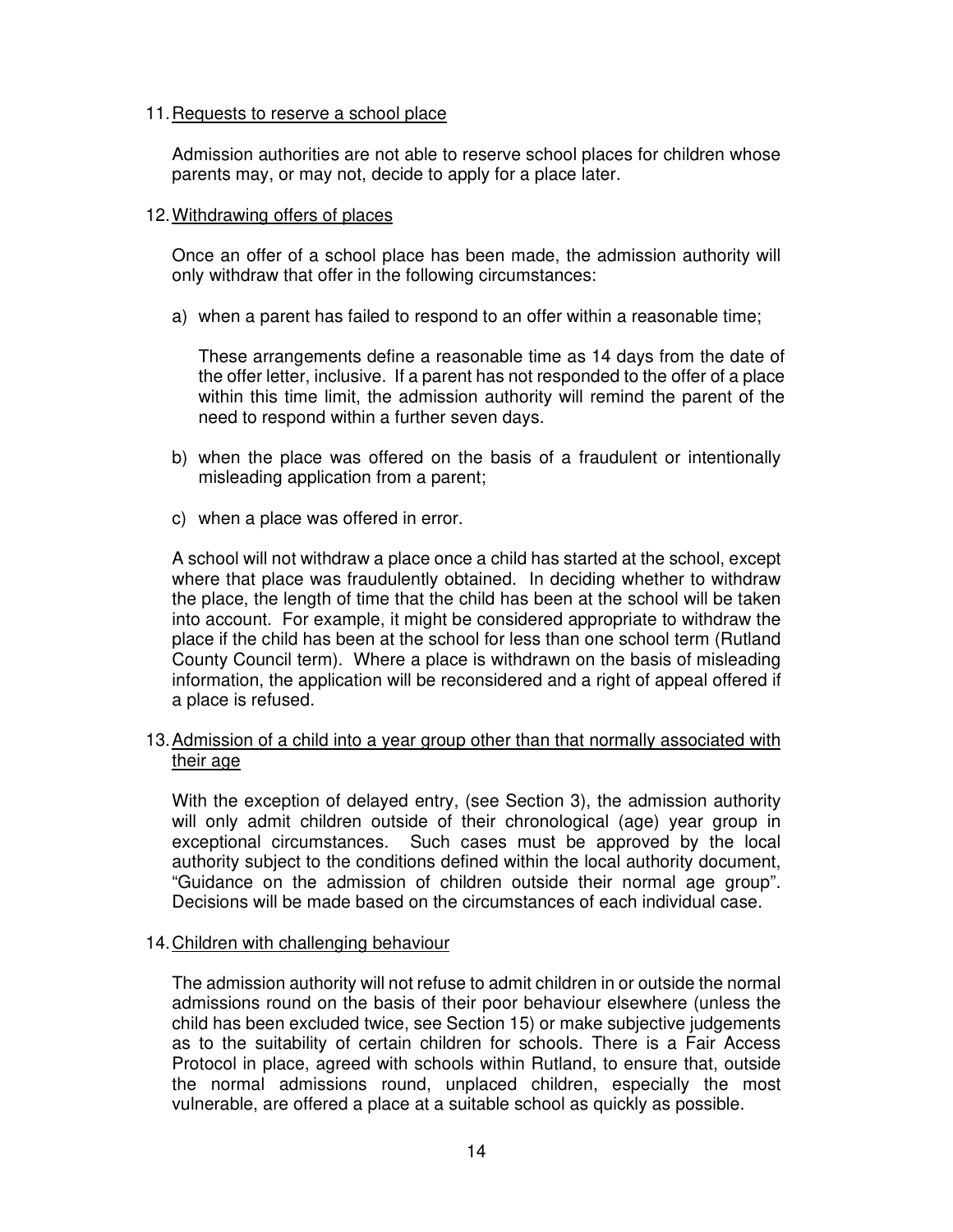The DfE provides no definition within its School Admissions Code of what it considers to be a "pupil with challenging behaviour".

#### 15. Children who have been permanently excluded twice

Where a child has been permanently excluded from two or more schools, a parent can still express a preference for a school place, but the requirement to comply with that preference is removed for a period of two years from the date on which the latest exclusion took place. This does not apply to:

- a) children with an Education, Health and Care Plan;
- b) children who were below the compulsory school age when excluded;
- c) children who were reinstated following a permanent exclusion or who would have been had it been practicable to do so.

A permanent exclusion is regarded as taking effect from the first school day the headteacher has told the child not to attend school.

#### 16. Children **with** an Education, Health and Care Plan

There is not a requirement for the admissions process to be followed as the special educational needs team will co-ordinate the school admission.

A child's parent or a young person has the right to request a particular school, college or other setting (Section 33 & 39 of the Children and Family Act 2014). The local authority will consult with the named school which must comply with the expressed preference unless:

- a) it would be unsuitable for the age, ability, aptitude or special educational needs of the child or young person concerned;
- or
- b) the attendance of the child or young person at the named school would be incompatible with the efficient education of others, or the efficient use of resources.
- 17. Children without an Education Health and Care Plan who require special educational needs support

The School Admissions Code requires children and young people with special educational needs to be treated fairly.

Admission authorities have a statutory requirement that children and young people who do not have an Education, Health and Care Plan: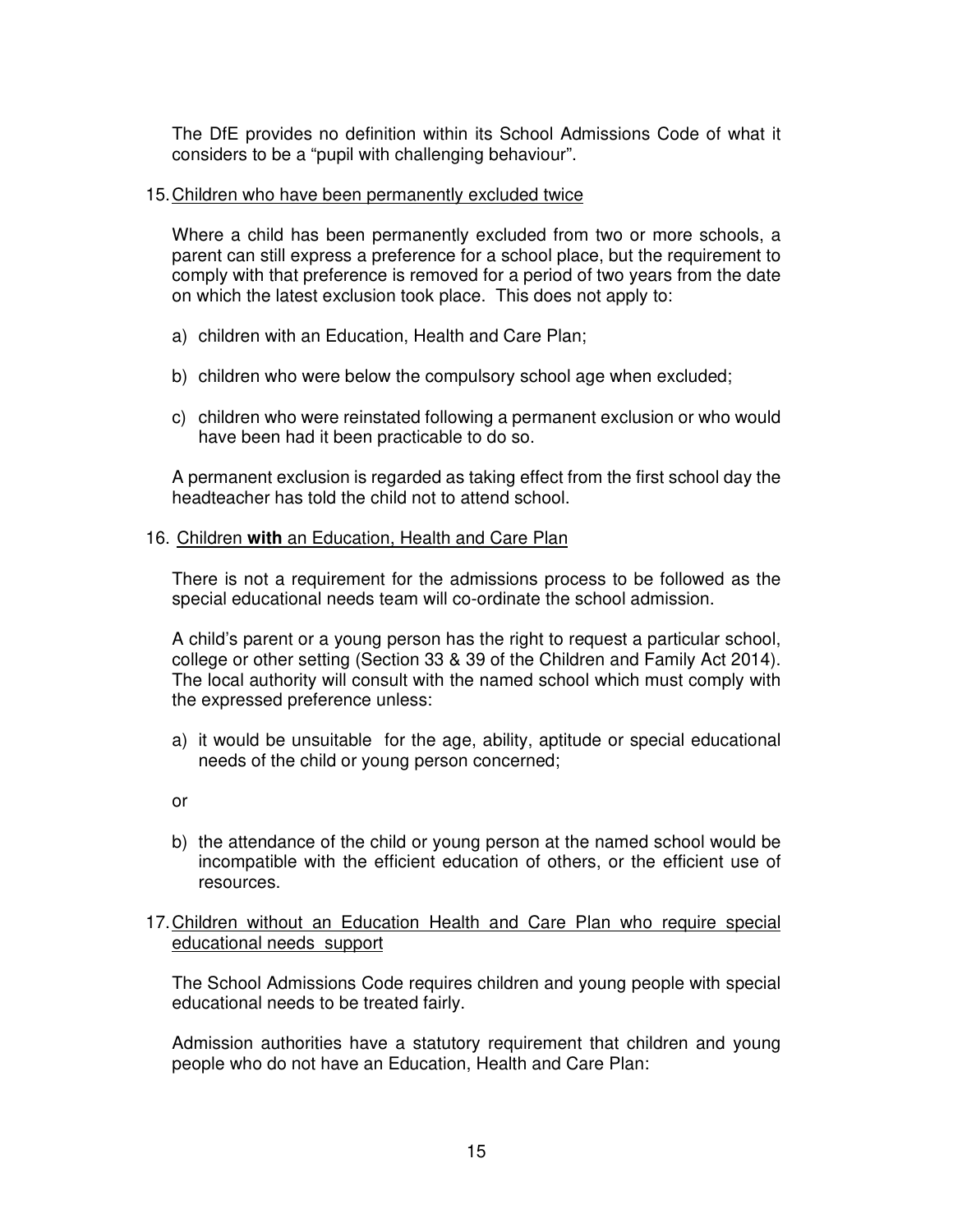- a) must have their applications from parents of children and young people considered on the basis of the school's published oversubscription criteria as part of normal admissions procedures;
- b) must not refuse to admit a child or young person because they do not feel able to cater for their needs;
- c) must not refuse to admit a child or young person on the grounds that they do not have an Education, Health and Care Plan.

#### 18. Infant Class Sizes

Infant classes (those where the majority of children will reach the age of 5, 6, or 7 during the school year) must not contain more than 30 pupils with a single school teacher. The admission authority must, therefore, refuse admission to a school if admission of an additional child to an infant class would result in the class being in breach of infant class size legislation and result in the school having to take 'qualifying' measures, e.g., employ another teacher.

The infant class size legislation makes allowance for the entry of an additional child in very limited circumstances. These children will remain an 'excepted pupil' for the time they are in an infant class or until the numbers fall back to the infant class size limit. The 'excepted children' are:

- a) children admitted outside the normal admissions round with an Education, Health and Care Plan specifying a school;
- b) children looked after and children previously looked after admitted outside the normal admissions round;
- c) children admitted, after initial allocation of places on the offer date, because of a procedural error made by the admission authority or local authority in the original application process;
- d) children admitted after an independent appeals panel upholds an appeal;
- e) children who move into the area outside the normal admissions round for whom there is no other available school within reasonable distance;
- f) children of UK service personnel admitted outside the normal admissions round;
- g) children whose twin or sibling from a multiple birth is admitted otherwise than as an excepted pupil;
- h) children with special educational needs who are normally taught in an special educational needs unit attached to the school, or registered at a special school, who attend some infant classes within the mainstream school.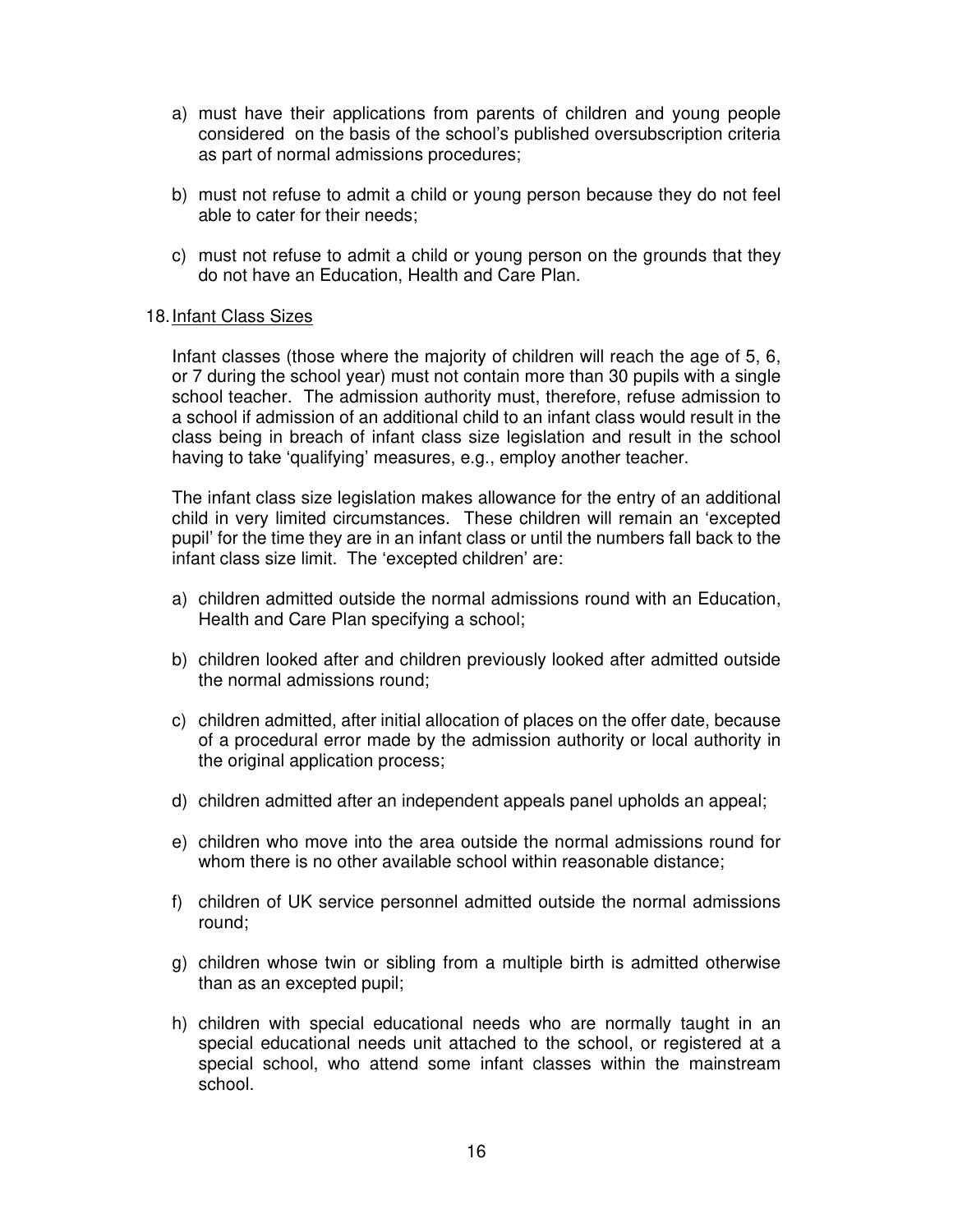#### 19. Children of UK Service personnel (UK Armed Forces)

For families of service personnel with a confirmed posting to their area, or crown servants returning from overseas to live in that area, the admission authority will:

- a) allocate a place in advance of the family arriving in the area, if the application is accompanied by an official letter (e.g. MOD, FCO or GCHQ) that declares a relocation date and a Unit postal address or quartering area address. (For in-year admissions, the place must be taken up no later than 30 school days following the offer. See Section 20.)
- b) ensure that arrangements in their area support the Government's commitment to removing disadvantage for service children.

The admission authority will not refuse a service child a place because the family does not currently live in the local authority area, or reserve blocks of places for these children.

#### 20. In-Year Admissions - applications outside the normal admissions round

The local authority will provide information to parents about the places available in all Rutland schools and a suitable form for parents to complete when applying for a place for their child at any Rutland school.

For schools where the local authority is the admission authority, applications should be made through the local authority. For schools that are their own admission authority, applications should be made directly to the school.

The local authority, as an admission authority, will only allocate places in advance of a family moving into the area where suitable confirmation of residence, such as proof of completion of contracts for house purchase or a letting agreement, has been received. If there are places available but more applicants than places, then the published oversubscription criteria will be applied. If a place cannot be offered, the applicant will be given the opportunity to add the child's name to the school's waiting list and given details of their right to appeal against the decline of a place.

In-year admission applications will be processed up to 30 school days in advance of the school place being required. Applications received before this timeframe will be held as pending and will be processed 30 school days prior to the place being required.

The outcome of an in-year application will be notified to the parent in writing within 10 school days of the application being processed.

All offers of a place for an in-year admission through the local authority must be accepted or refused within 14 days of the date of the offer letter. If a parent has not responded to the offer of a place within this time limit, the LA will remind the parent of the need to respond within a further seven days. Continued lack of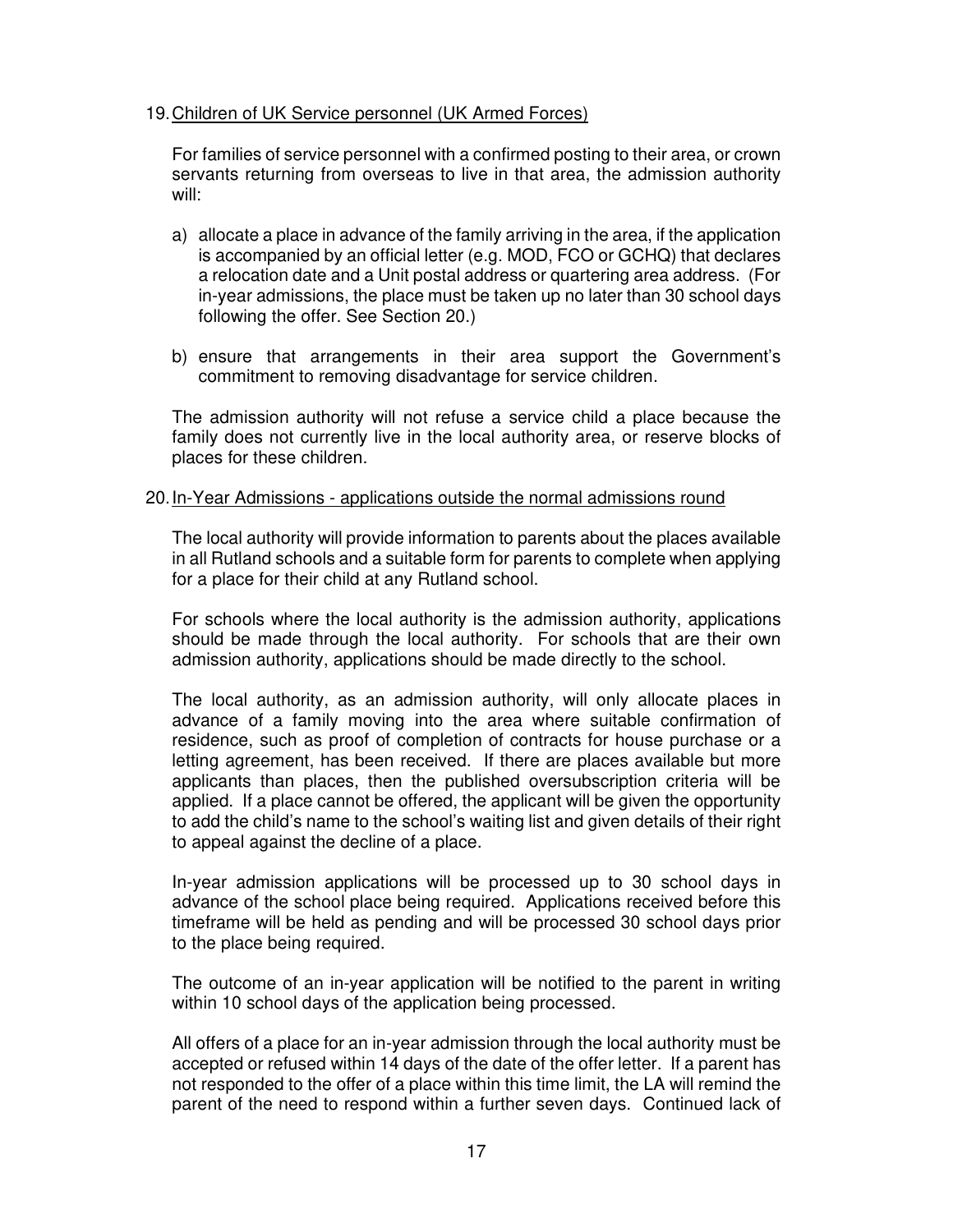response will result in the local authority, as admission authority, withdrawing the offer (see Section 12).

Once offered, the place must be taken up no later than 30 school days following the offer. Failure to take up the place within this timescale will result in the offer being withdrawn.

#### 21. Point of Contact

For further information regarding these arrangements, please contact:

School Admissions Rutland County Council People Directorate **Catmose** Oakham Rutland LE15 6HP

Tel: 01572 722577 Email: admissions@rutland.gov.uk